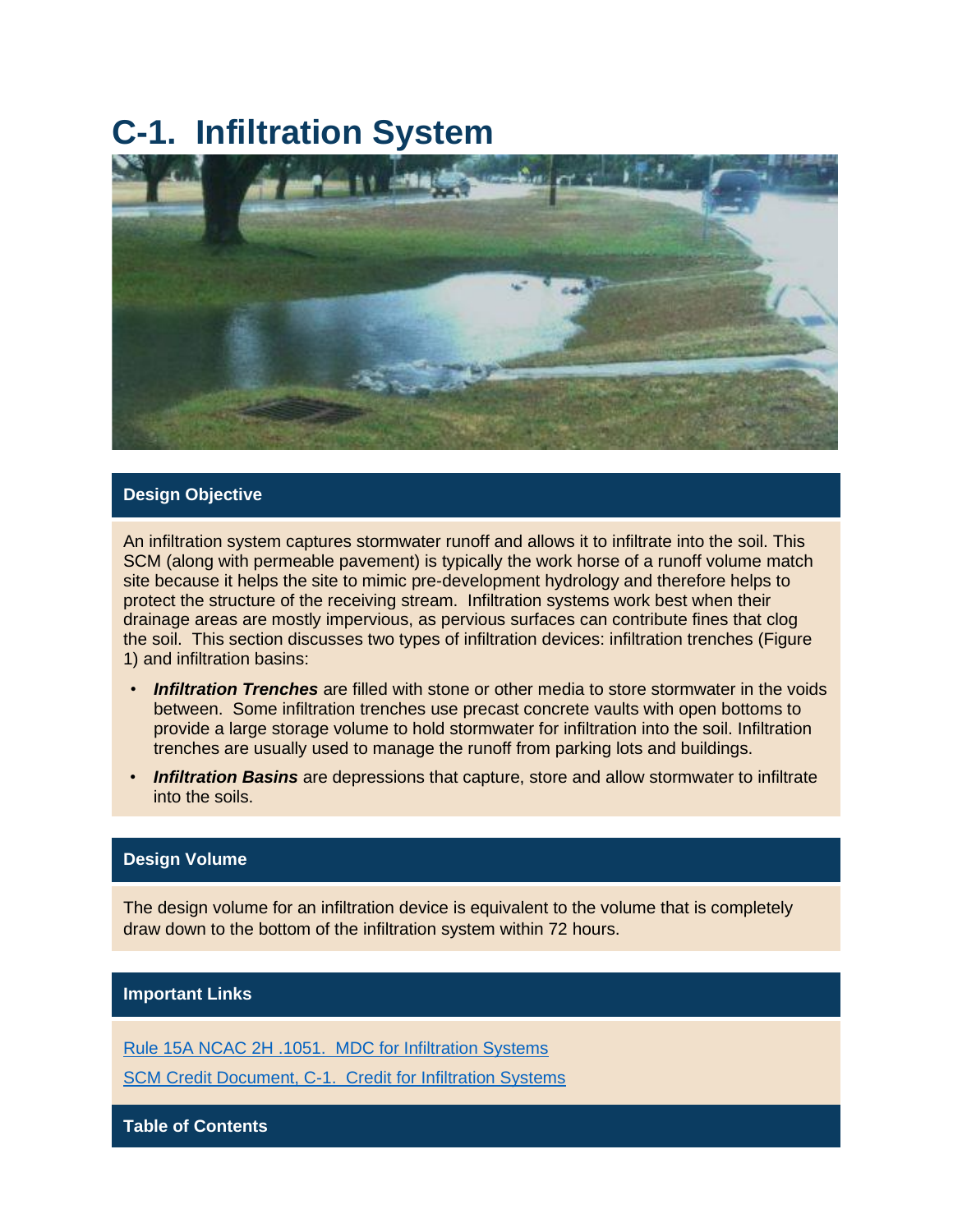

#### [Underground Injection Wells](#page-2-0)

#### [Guidance on the MDC](#page-4-0)

[MDC 1: Soil Investigation](#page-4-1) [MDC 2: Separation from the SHWT](#page-5-0) [MDC 3: Soil Subgrade Surface](#page-5-1) MDC 4: Pretreatment [MDC 5: Drawdown Time](#page-5-2) [MDC 6: Observation Port](#page-6-0)

### **[Recommendations](#page-6-1)**

[Recommendation 1: Trench Media](#page-6-2) [Recommendation 2: Trench Geotextiles](#page-7-0) [Recommendation 3: Pumped Infiltration](#page-7-1)

#### **[Construction](#page-8-0)**

#### **[Maintenance](#page-9-0)**

[Operation and Maintenance](#page-9-1) for Infiltration Trenches [Operation and Maintenance for Infiltration Basins](#page-11-0)

# [Old Versus New Design Standards](#page-13-0)

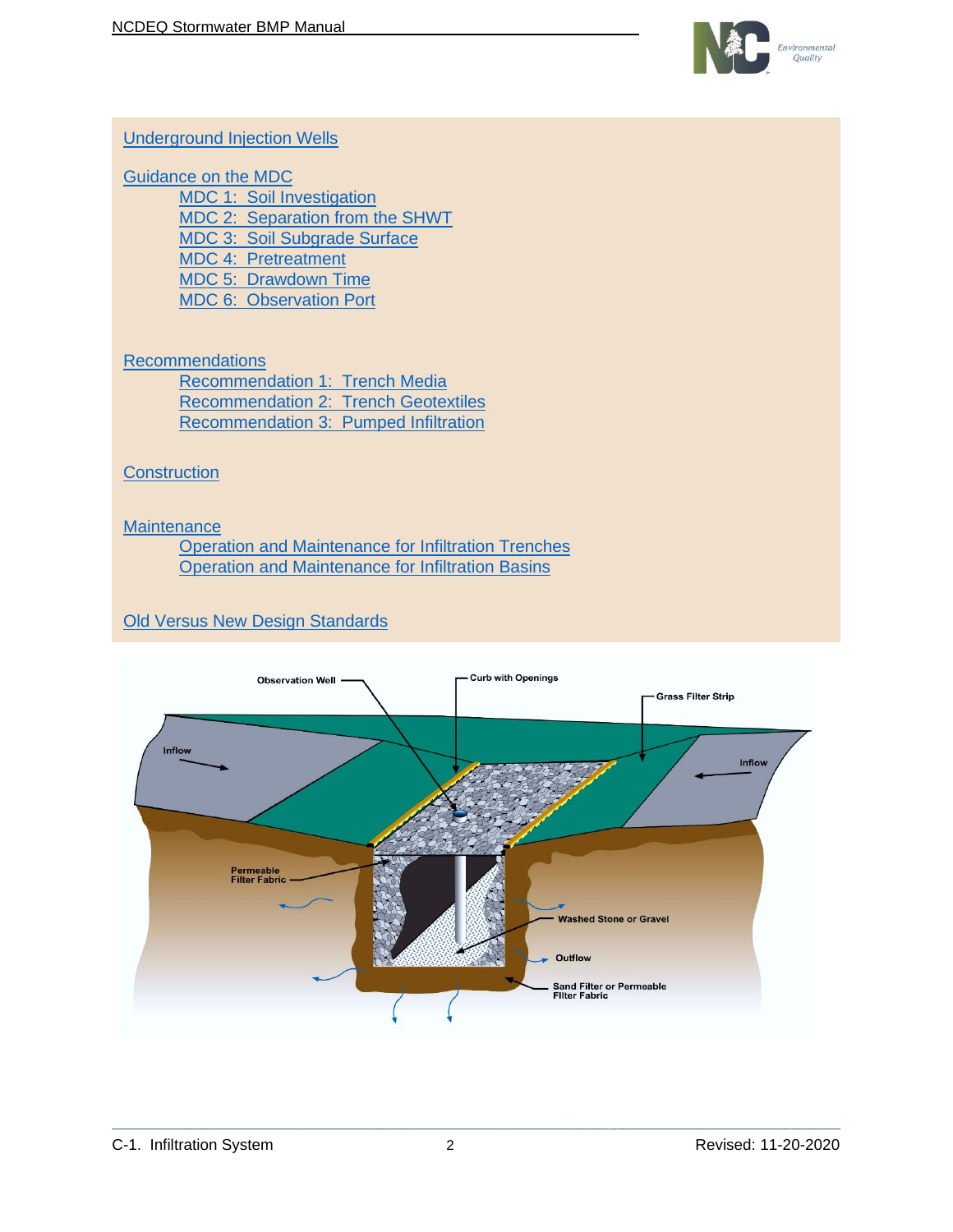

#### *Figure 1: Infiltration Trench: Example Section View*



- PROVIDE PRE-TREATMENT DEVICES TO PREVENT CLOGGING (E.G. SUMPS IN CATCH BASINS, GRAVEL VERGES, SCREENS ON ROOF AND PATIO DRAINS, FILTER STRIPS, GRASSED SWALES, AND FOREBAYS). ROOFTOP RUNOFF DISCHARGED TO THE SURFACE OF AN INFILTRATION SYSTEM DOES NOT REQUIRE PRETREATMENT
- FOR INFILTRATION DEVICES LOCATED UNDER THE GROUND SURFACE, PROVIDE A MINIMUM OF 1 INSPECTION PORT

# <span id="page-2-0"></span>**Class V Stormwater Drainage Well Requirements**

#### **Class V stormwater drainage wells are defined in EPA's Underground Injection Control regulations (40 CFR144.3) as:**

A bored, drilled, or driven shaft whose depth is greater than the largest surface dimension; or, dug hole whose depth is greater than the largest surface dimension; or, an improved sinkhole; or, a subsurface fluid distribution system.

Class V wells are a specific type of well that are used to inject non-hazardous fluids, including stormwater, underground. Infiltration systems can sometimes meet the definition of Class V wells, in which case they are referred to as stormwater drainage wells. Per the requirements of 15A NCAC 02C .0227, the owner of a stormwater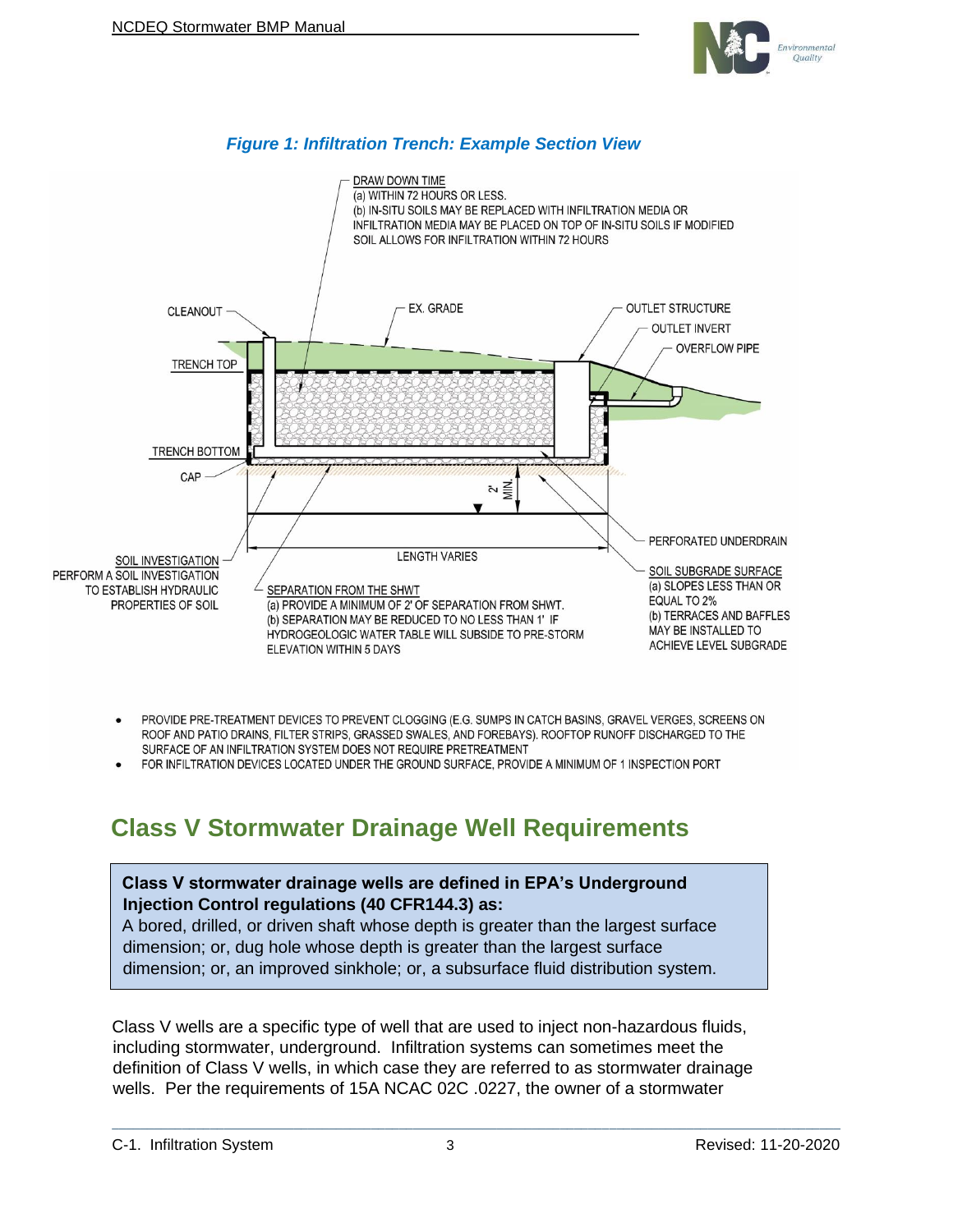

infiltration system that meets the definition of a Class V Stormwater Drainage Well must submit a notification form to the NC Division of Water Resources' Underground Injection Control (UIC) Program in order to comply with federal injection well inventory reporting requirements. The Stormwater Drainage Well Notification Form can be found on [DWR's Stormwater Injection](https://deq.nc.gov/about/divisions/water-resources/water-resources-permits/wastewater-branch/ground-water-protection/stormwater-injection) page. The paragraphs below describe which types of infiltration systems do not require notification, which ones are not allowed and which ones do require notification.

### *Infiltration Systems that do not Require Notification*

Infiltration basins without any pipes to convey stormwater into the ground do not require notification. In addition, infiltration trenches designed in accordance with Figure 1 above are not stormwater drainage wells because the purpose of the underdrain pipe system is for collecting overflow rather than for distributing stormwater.

#### *Infiltration Systems that are not Allowed*

Under NC rules, untreated stormwater is not allowed to be injected directly into any aquifer. This includes injecting stormwater into an improved sinkhole or into a vertical well into the ground as depicted in Figure 2 below.



### *Figure 2: An Example of a Class V Drainage Well (EPA)*

# *Infiltration Systems Requiring Notification to [DWR's Stormwater Injection](https://deq.nc.gov/about/divisions/water-resources/water-resources-permits/wastewater-branch/ground-water-protection/stormwater-injection) Program*

DEQ considers infiltration systems to be stormwater drainage wells if they meet one of the following criteria:

1. An infiltration trench or subsurface infiltration system whose depth is larger than its smallest surface dimension.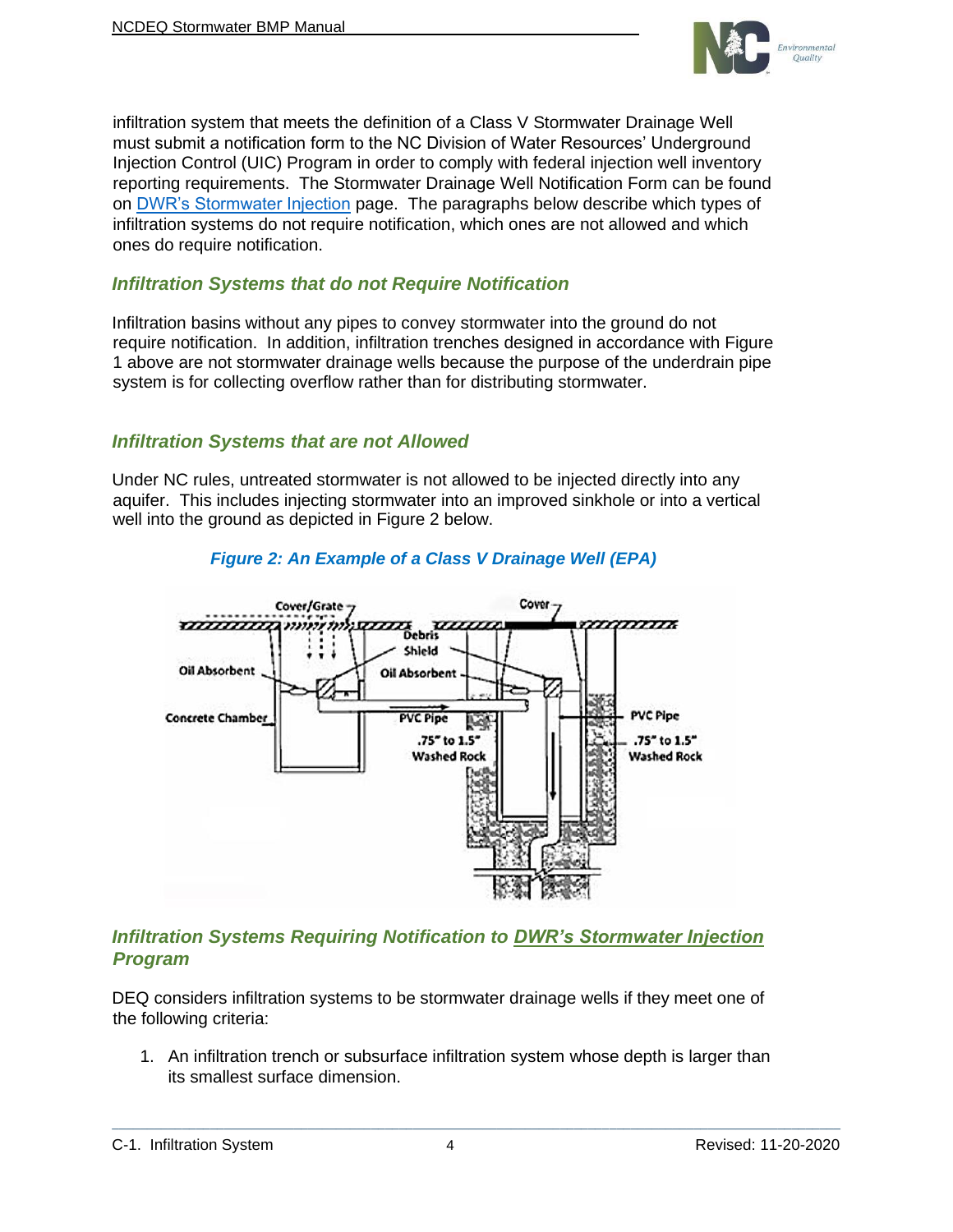

- 2. The separation from the bottom of the infiltration system to the seasonal high water table (SHWT) is less than 2 feet (note that additional requirements must also be met to reduce the separation from the SHWT per [MDC 2: Separation](#page-5-0)  [from the SHWT\)](#page-5-0).
- 3. The groundwater table is artificially lowered to create sufficient separation from the SHWT for infiltration to occur.
- 4. A stormwater infiltration system that uses pipes to distribute stormwater (rather than collect and bypass stormwater overflow), such as the one shown in Figure 3 below.

#### *Figure 3: An Example of an Infiltration System with Piped Stormwater Distribution (StormTech)*



Stormwater infiltration systems that fall into one of the four criteria listed above do not need a separate permit from the DWR Underground Injection Control (UIC) Program; however, a notification form must be submitted to the UIC Program in order to comply with federal injection well inventory reporting requirements. The Stormwater Drainage Well Notification Form can be found on DWR's [Stormwater Injection](https://deq.nc.gov/about/divisions/water-resources/water-resources-permits/wastewater-branch/ground-water-protection/stormwater-injection) page.

# <span id="page-4-0"></span>**Guidance on the MDC**

#### <span id="page-4-1"></span>**INFILTRATION MDC 1: SOIL INVESTIGATION.**

A site-specific soil investigation shall be performed to establish the hydraulic properties and characteristics of the soil within the proposed footprint and at the proposed elevation of the infiltration system.

See Part A-2 for guidance on soil investigation. It is recommended to provide a minimum of one soil test hole per 5,000 square feet of infiltration surface area.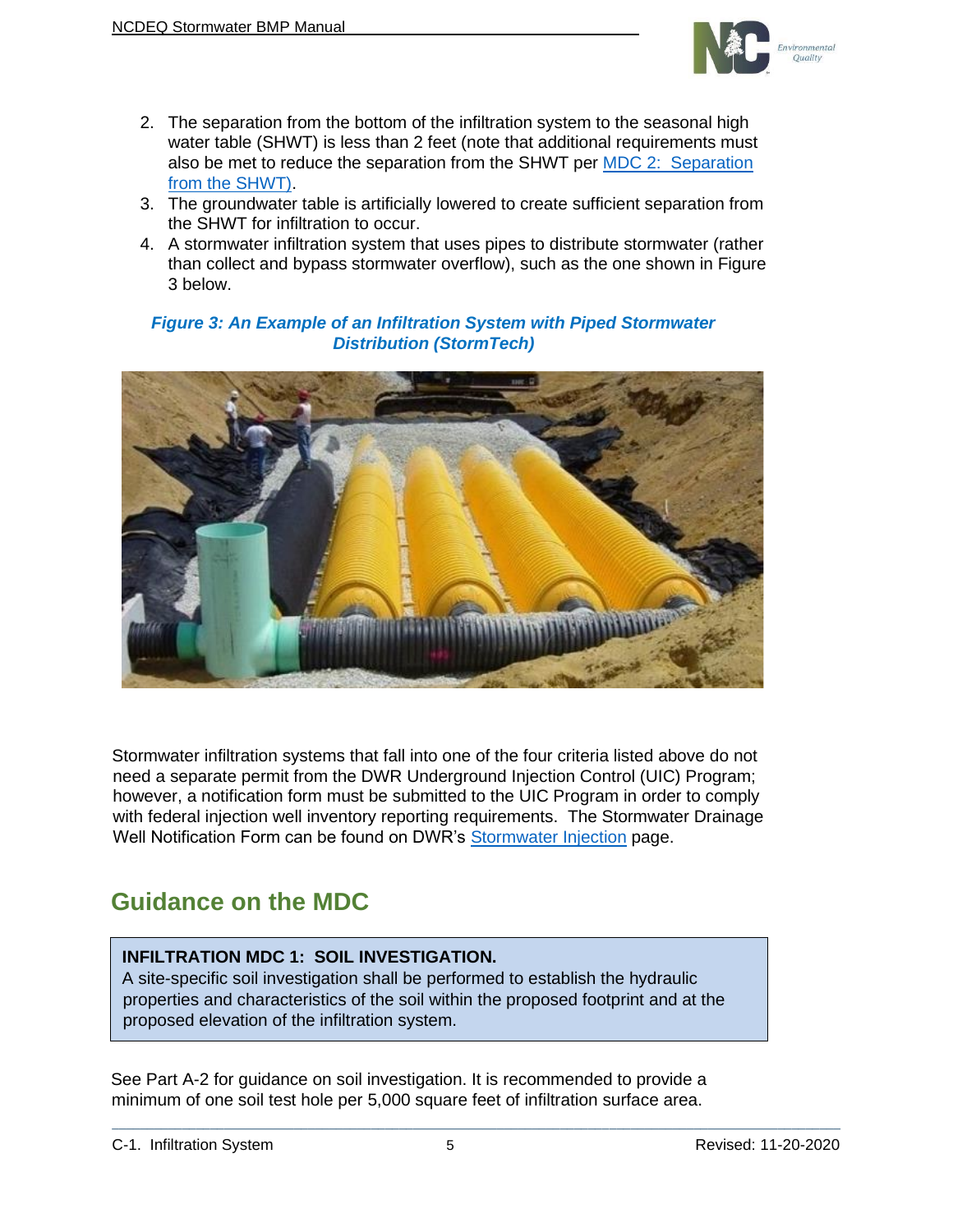

#### <span id="page-5-0"></span>**INFILTRATION MDC 2: SEPARATION FROM THE SHWT.**

The lowest point of the infiltration system shall be a minimum of two feet above the SHWT. However, the separation may be reduced to no less than one foot if the applicant provides a hydrogeologic evaluation that demonstrates that the water table will subside to its pre-storm elevation within five days or less.

There are two primary reasons for the two-foot separation requirement; the first is the inherent uncertainty in pinpointing the exact location of the SHWT in the field, and the second is the potential for mounding of the groundwater table in the vicinity of the infiltration system. If the mounding becomes severe enough, the infiltration will not function as designed. See Part A-2 for guidance on what should be provided in a hydrogeologic evaluation.

#### <span id="page-5-1"></span>**INFITRATION MDC 3: SOIL SUBGRADE SURFACE.**

The surface of the soil subgrade shall have a slope of less than or equal to two percent. Terraces and baffles may be installed to achieve a level subgrade.

A nearly level soil subgrade slope is necessary to ensure that stormwater will be evenly infiltrated into the soil subgrade.

# **INFILTRATION MDC 4: PRETREATMENT.**

Pretreatment devices shall be provided to prevent clogging. Pretreatment devices may include measures such as sumps in catch basins, gravel verges, screens on roof and patio drains, filters, filter strips, grassed swales, and forebays. Rooftop runoff that is discharged to the surface of an infiltration system shall not require pretreatment.

In selecting a pretreatment device, the designer should consider the slope, land cover, and size of the drainage area. Drainage areas with high slopes, a significant amount of pervious surfaces, or that are larger than an acre should have a more robust pretreatment device like a forebay or sump. Smaller drainage areas with a high percentage of built-upon area can typically have simpler pretreatment systems like filter strips, swales or gravel verges.

#### <span id="page-5-2"></span>**INFILTRATION MDC 5: DRAWDOWN TIME.**

Infiltration systems shall be designed to dewater the design volume to the bottom of the infiltration device within 72 hours or less. In-situ soils may be removed and replaced with infiltration media or infiltration media may be placed on top of in-situ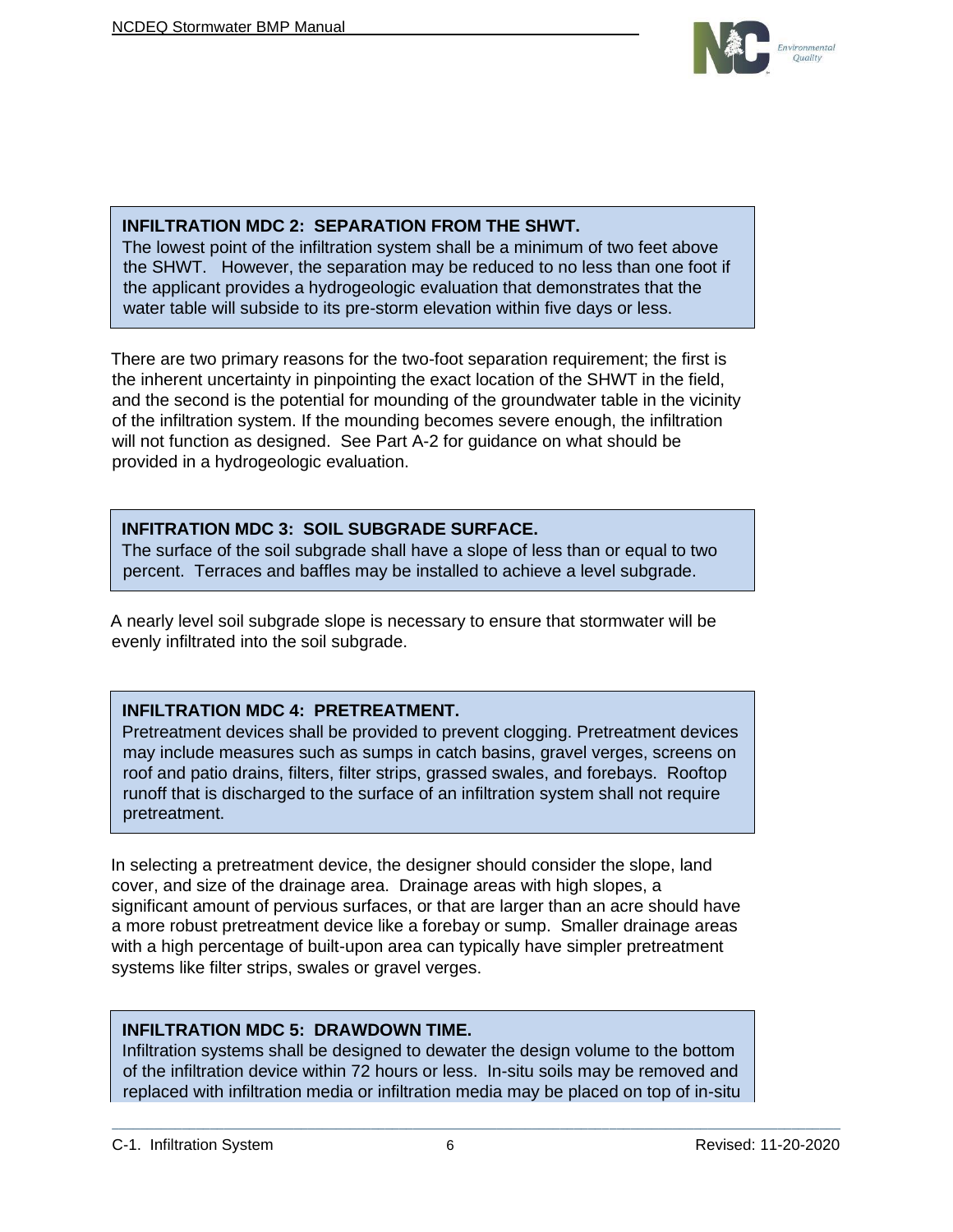

soils if the applicant provides a soils report that demonstrates that the modified soil profile allows for infiltration of the design volume within 72 hours or less.

The drawdown time requirement, in combination with the field-determined soil infiltration rate, determines the minimum surface area for an infiltration system. See Equation 1 below.

*Equation 2: Minimum Surface Area for an Infiltration System* 

| SA = FS * $\frac{DV * 12}{K * T}$ |         |                                                                                                                                                                                                                                                         |
|-----------------------------------|---------|---------------------------------------------------------------------------------------------------------------------------------------------------------------------------------------------------------------------------------------------------------|
|                                   | K<br>т. | where: $SA = required minimum surface area of infiltration system (ft2)$<br>$FS = factor of safety (minimum of 2 is recommended)$<br>$DV = design volume (ft3)$<br>$=$ hydraulic conductivity of soil (in/hr)<br>$=$ maximum dewatering time (72 hours) |

Although some infiltration will likely occur from the sides of an infiltration system, the DEQ recommends sizing the infiltration system's bottom surface area per this equation and considering infiltration from the sides as a factor of safety.

A factor of safety is crucial in infiltration system design due to the following:

- The inherent uncertainty in soil testing;
- The likelihood that the soil will be compacted during construction, which can reduce soil infiltration rates by more than an order of magnitude; and
- The likelihood that sediment will enter the infiltration system after it is constructed and diminish the infiltration rate. If the system does not drain within 72 hours throughout its operational life, then it will be out of compliance with this MDC.

#### <span id="page-6-0"></span>**INFILTRATION MDC 6: OBSERVATION PORT.**

For infiltration devices located under the ground surface, a minimum of one inspection port shall be provided.

In order to monitor performance of the infiltration device, observations should be conducted to determine how long it takes retained water to infiltrate into the soil after a storm event

# <span id="page-6-1"></span>**Recommendations**

#### <span id="page-6-2"></span>**INFILTRATION RECOMMENDATION 1: TRENCH MEDIA.**

C-1. Infiltration System 7 Revised: 11-20-2020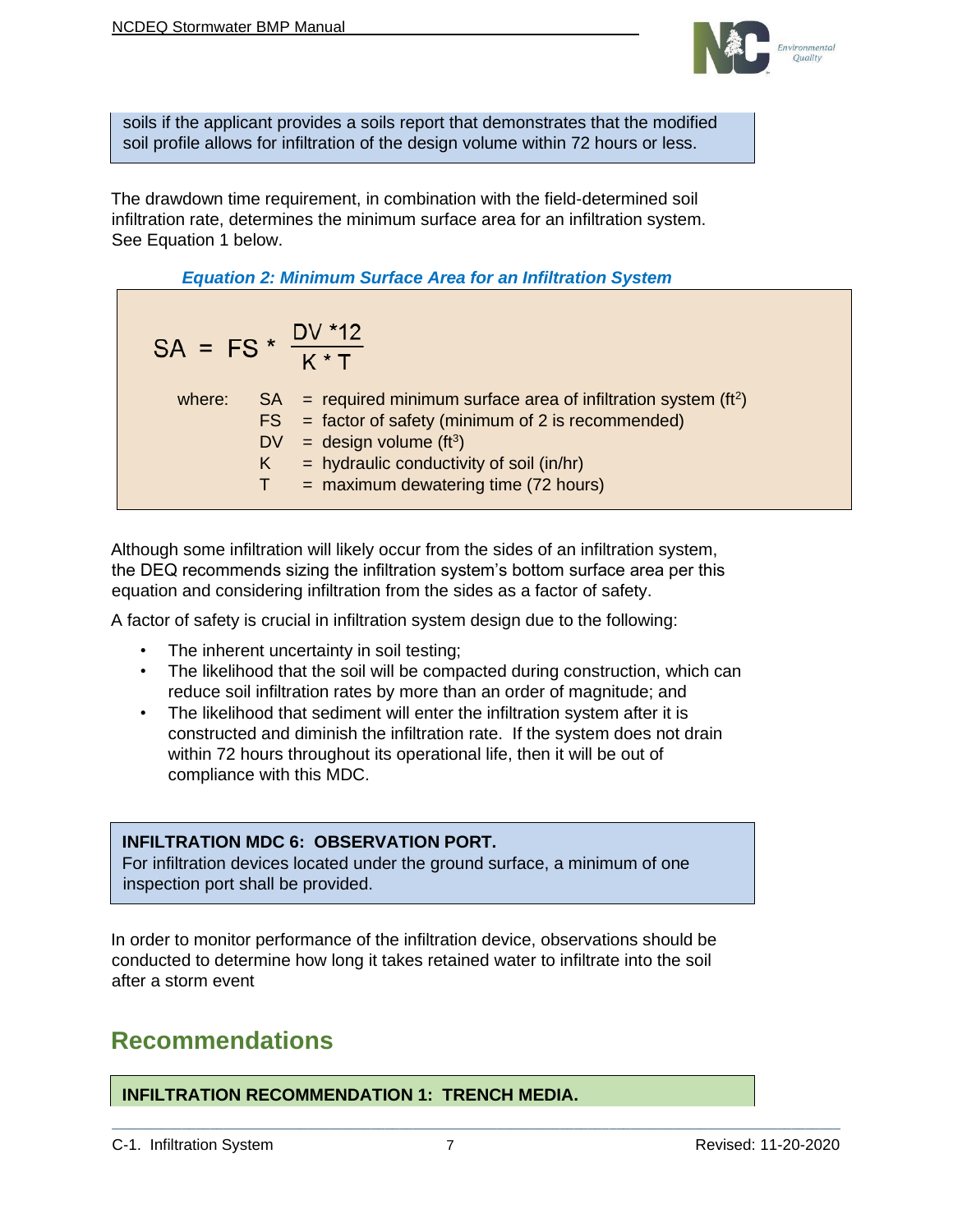

For infiltration trenches, medium or coarse sand, or crushed stone (i.e., uniformity coefficient of 2 or smaller) is preferable as a drainage medium. Trench media should be hard, durable, inert particles, free from slate, shale, clay, silt, and organic matter.

Uniform materials have higher porosity (which provides a larger storage capacity), which can reduce the amount of space and materials required to construct an infiltration trench. The porosity of the material should be determined by laboratory tests and certified by the supplier.

#### **The trench media should be washed, or preferably, double-washed.**

To increase the runoff capture storage volume of trenches, plastic, aluminum or concrete gallery frames can be inserted. The gallery frames introduce open space inside the trench and help distribute flow. Adequate maintenance access must be provided to the gallery frames.

#### <span id="page-7-0"></span>**INFILTRATION RECOMMENDATION 2: TRENCH GEOTEXTILES.** For infiltration trenches, drainage media should be enclosed on all sides by a

geotextile filter.

Proper specification of the geotextile prevents two problems: accumulation of soil into the device and clogging at the soil interface. The top surface of the geotextile should be 6-12 inches below the upper surface of the drainage media. The other surfaces of the geotextile should be in contact with the in-situ soil. The fabric, together with the overlying material, can be removed and disposed of when excessive sediments accumulate on the filter and begin to retard flow into the device.

#### <span id="page-7-1"></span>**INFILTRATION RECOMMENDATION 3: PUMPED INFILTRATION.**

If a project has soils with high infiltration rates, but there is not adequate separation from the

SHWT at the discharge point, the designer has the option of using "pumped infiltration."

Pumped infiltration can be a good option for some projects, particularly where SA waters requirements apply. It is typically accomplished by providing a storage pond at the low point of the drainage area and a pump to convey the stormwater to a higher elevation.

DEQ recommends that the following information be considered in the design and provided in the submittal:

1. *Pump elevation:* Set the pump inlet piping at or above sediment cleanout level of the storage pond to avoid clogging the pump. The cleanout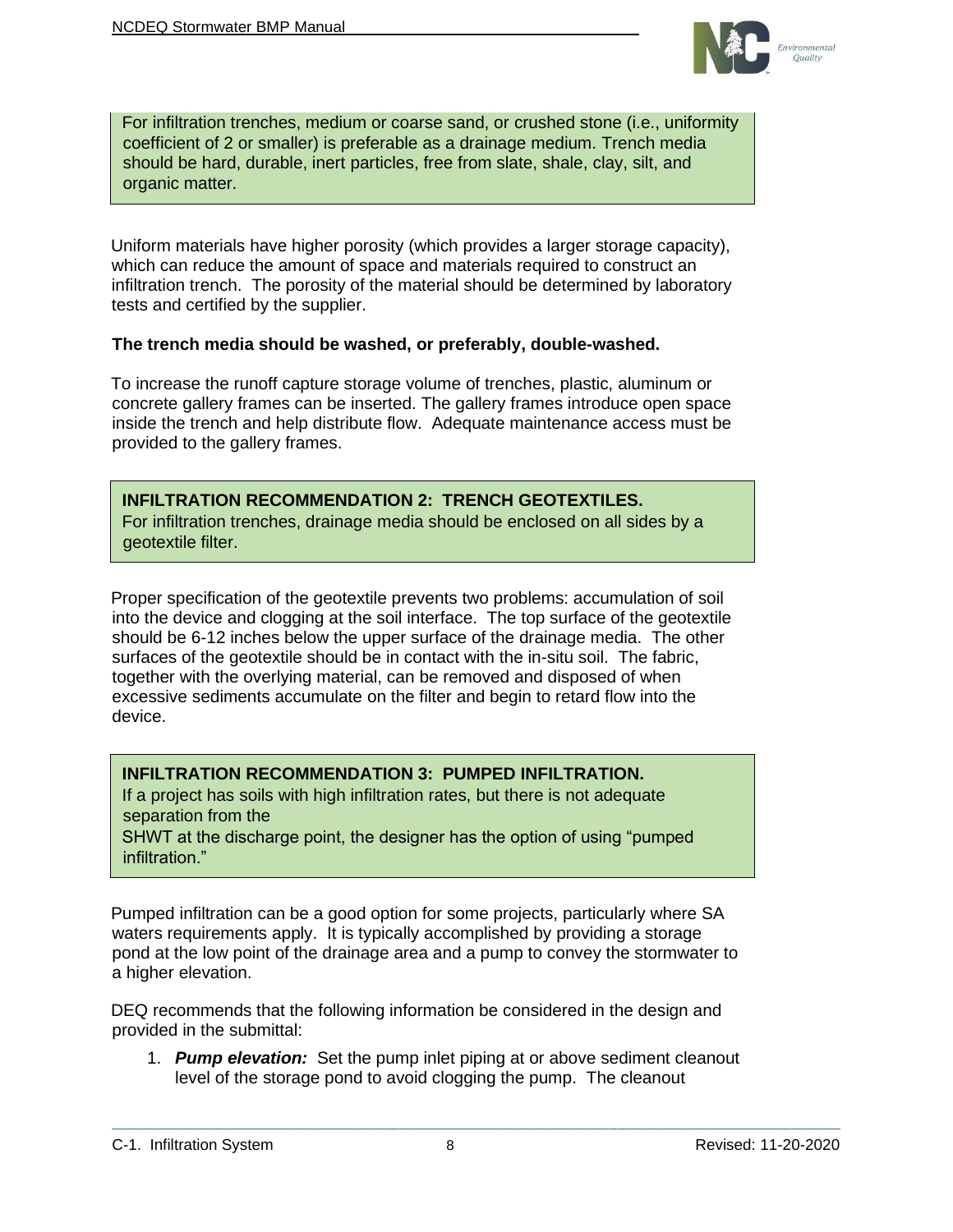

elevation typically corresponds to 0.75 times the design depth of the storage pond.

- 2. *Routing calculations:* Provide routing calculations that demonstrate that the design volume can be adequately conveyed from the storage pond to the infiltration system during the storm event. The pump should be sized such that the operating point is less than the drawdown rate for the basin.
- 3. *Gate valve and discharge line size:* Insure that these are provided to adjust and convey flow at system operation point.
- 4. *Pump system details:* Pump system details should be provided on the plans, calculations, and specifications and should include:
	- a. Sealed TDH calculations with piping and fitting count, operating point, entry and exit losses.
	- b. Pump specification sheet with model number and impeller size.
	- c. Pump curve with operating point.
	- d. The pump "on" elevation at a minimum of four inches above pump "off" elevation identified on the plans (six inches recommended).
	- e. Check valve provided on pump discharge line to prevent backflow when pump is

# "off."

# <span id="page-8-0"></span>**Construction**

Care should be used during installation to minimize compaction of soil on the bottom and walls of infiltration devices since this will reduce the permeability at the soil interface. To avoid compacting the drainage media, light equipment and construction techniques that minimize compaction should be used.

Runoff shall not be directed into an infiltration device until the drainage area is stabilized. A construction sequence must be followed that reflects the need to protect the functioning of the infiltration device. The longevity of infiltration devices is strongly influenced by the care taken during construction.

Infiltration trenches should not be covered by an impermeable surface unless there is suitable maintenance access, the design specifies a H-20 loading capacity, and the permit application includes a cross-section of the H-20 design. Direct access must be provided to all infiltration devices for maintenance and rehabilitation. OSHA safety standards should be consulted for trench excavation.

A minimum of one observation well shall be included in the design of an infiltration system to periodically verify that the drainage media is fully draining. The monitoring well shall consist of a 4- to 6-inch-diameter, perforated polyvinyl chloride (PVC) pipe with a locking cap. The well should be placed near the center of the facility or in the general location of the lowest point within the facility, with the invert at the excavated bottom of the facility.

#### C-1. Infiltration System  $\overline{9}$  9 Revised: 11-20-2020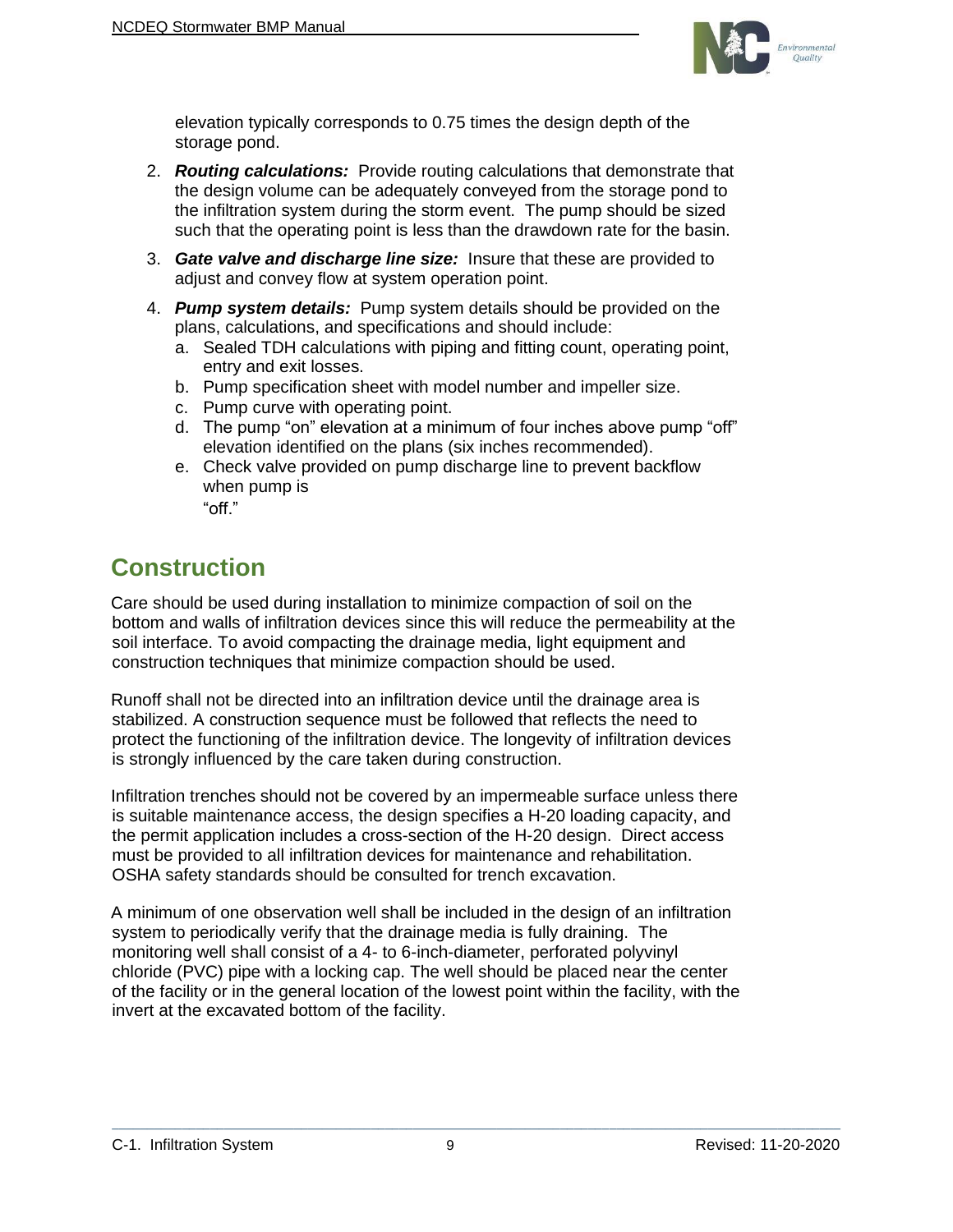

# <span id="page-9-0"></span>**Maintenance**

For the first year of operation, installations should be inspected monthly and after each major storm. After the first year, quarterly inspections, preferably conducted after a storm, are recommended.

In order to monitor performance of the infiltration device, observations should be conducted to determine how long it takes retained water to infiltrate into the soil after a storm event. The determination can be made in two ways. The most informative way is to read the water level several times over a period of days after a large storm. The alternative is a "one-stop" method, where a single reading is taken and compared with the local rainfall record. Although less accurate than the multiple reading method, the one-stop method will still allow significant deterioration in performance to be recognized.

Maintenance is very important for infiltration devices. Property owners should be educated in the function and maintenance requirements of infiltration devices. Especially important is the maintenance of vegetated areas that drain to the infiltration system. Areas that are allowed to become bare and unvegetated will contribute excess sediment to the infiltration system and hasten its failure. Any sediment deposits in pretreatment devices should be removed at least annually.

The surface of infiltration systems must be kept in good condition. In many instances, it is convenient to cover infiltration trenches with concrete grid pavers or similar permeable paving systems that can be removed easily and replaced as necessary to service the trench.

The top several inches of drainage media and the filter cloth along the top of the drainage media should be replaced annually or at least when the dewatering time is longer than 5 days. If after replacing the top media the infiltration rate is still not in the acceptable range, the entire facility must be dismantled and reconstructed.

Proper disposal of the materials removed is necessary; the aggregate and cloth should be appropriately packaged and delivered to the local landfill, provided the operating authority approves the disposal.

Since infiltration trenches and infiltration basins have different configurations and maintenance needs, an appropriate sample operation and maintenance table is offered for each one.

### <span id="page-9-1"></span>*Sample Operation and Maintenance Provisions for Infiltration Trenches*

Important operation and maintenance procedures:

1. The drainage area of the infiltration trench will be carefully managed to reduce the sediment load to the sand filter.

C-1. Infiltration System 10 Revised: 11-20-2020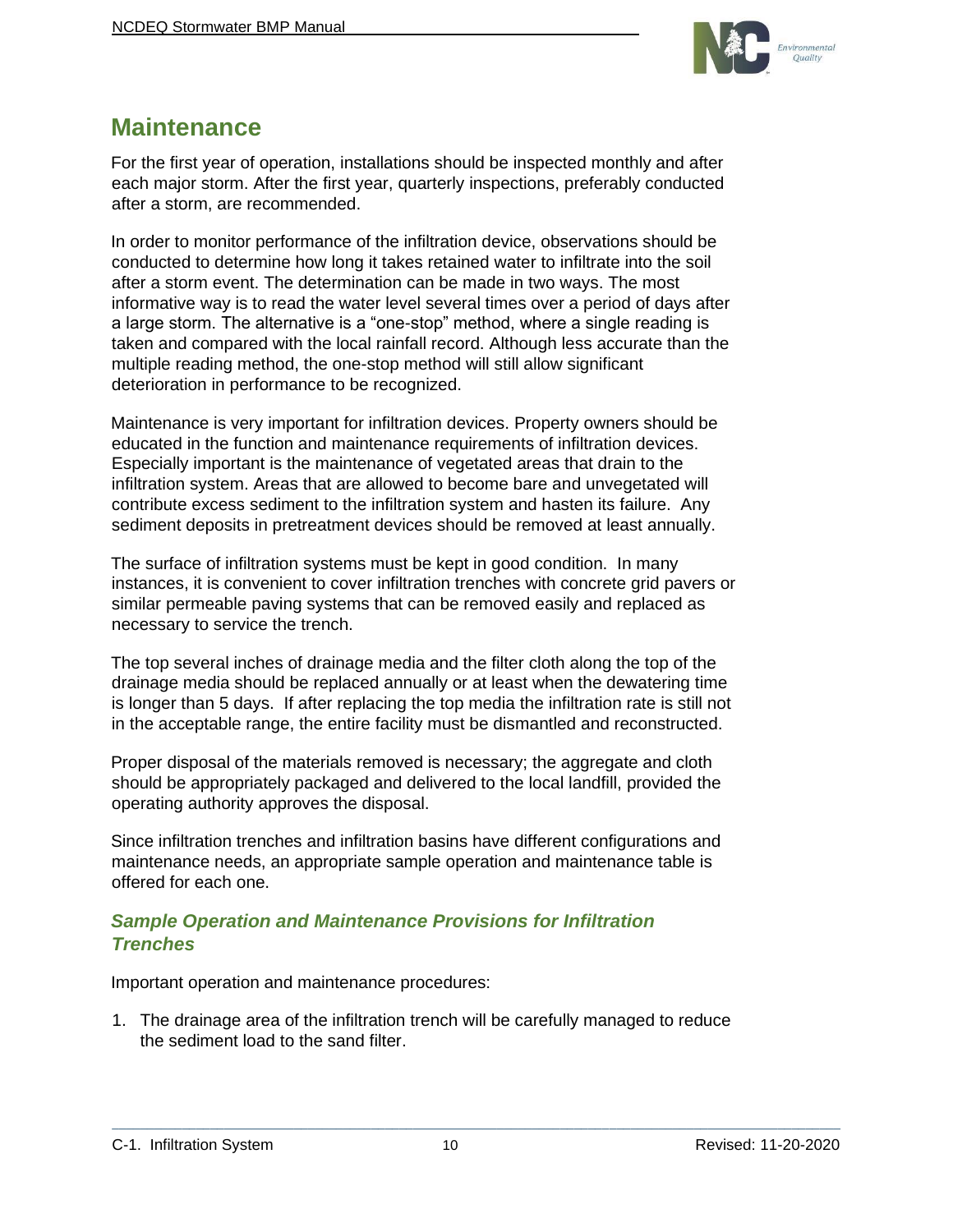

2. The water level in the monitoring wells will be recorded once a month and after every storm event greater than 1.0 inches (or 1.5 inches if in a Coastal County).

The infiltration trench will be inspected **quarterly and within 24 hours after every storm event greater than 1.0 inches (or 1.5 inches if in a Coastal County)**. Records of operation and maintenance will be kept in a known set location and will be available upon request.

Inspection activities shall be performed as follows. Any problems that are found shall be repaired immediately.

| <b>SCM element:</b>                                  | <b>Potential problem:</b>                                                   | How to remediate the problem:                                                                                                                                                                                                                         |
|------------------------------------------------------|-----------------------------------------------------------------------------|-------------------------------------------------------------------------------------------------------------------------------------------------------------------------------------------------------------------------------------------------------|
| The entire infiltration<br>trench                    | Trash/debris is present.                                                    | Remove the trash/debris.                                                                                                                                                                                                                              |
|                                                      | Areas of bare soil and/or<br>erosive gullies have formed.                   | Regrade the soil if necessary to remove<br>the gully, plant ground cover and water<br>until established. Provide lime and a<br>one-time fertilizer application                                                                                        |
| The grass filter strip or<br>other pretreatment area | Sediment has accumulated to<br>a depth greater than three<br>inches.        | Search for the source of the sediment<br>and remedy the problem if possible.<br>Remove the sediment and dispose of it<br>in a location where it will not cause<br>impacts to streams or the SCM.                                                      |
| The flow diversion<br>structure (if applicable)      | The structure is clogged.                                                   | Unclog the conveyance and dispose of<br>any sediment in a location where it will<br>not cause impacts to streams or the<br>SCM.                                                                                                                       |
|                                                      | The structure is damaged.                                                   | Make any necessary repairs or replace if<br>damage is too much for repair.                                                                                                                                                                            |
|                                                      | Water is ponding on the<br>surface for more than 24<br>hours after a storm. | Remove the accumulated sediment from<br>the top of the infiltration trench and<br>dispose of it in a location that will not<br>impact a stream or the SCM.                                                                                            |
| The trench                                           | Grass or other plants are<br>growing on the surface of the<br>trench.       | Do not pull the weeds (may pull out<br>media as well). Wipe them with a<br>systemic herbicide such as glyphosate<br>and then return within the week to<br>remove them by hand. (Another option<br>is to pour boiling water on them or<br>steam them.) |

### *Table 1: Sample Operation and Maintenance Provisions for Infiltration Trenches*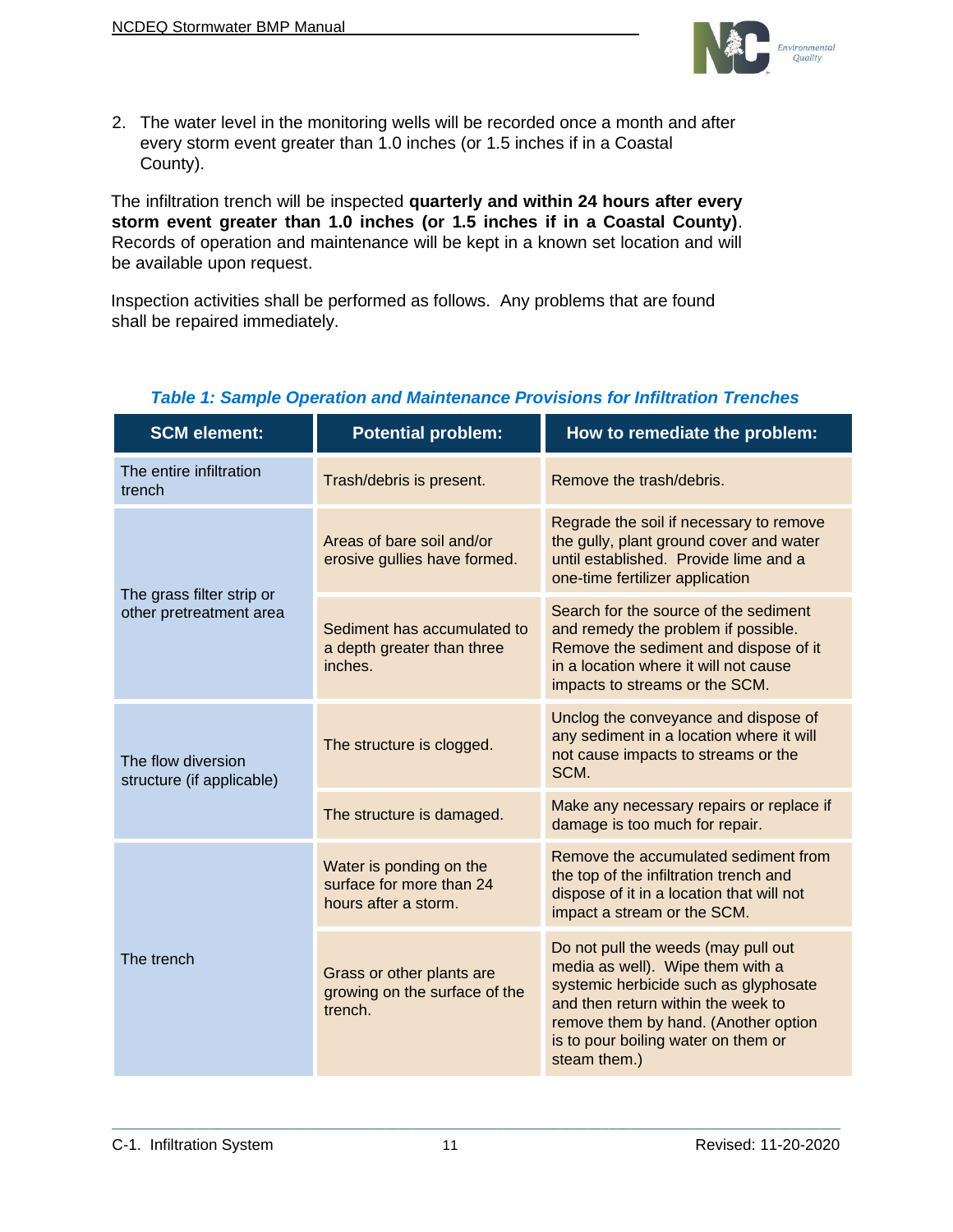

| Observation well               | Water present more than<br>three days after a storm event                                                     | Clean out any clogged underdrain pipes.<br>Consult an appropriate professional for<br>clogged soil subgrade. |
|--------------------------------|---------------------------------------------------------------------------------------------------------------|--------------------------------------------------------------------------------------------------------------|
| The emergency overflow<br>berm | Erosion or other signs of<br>damage have occurred at the<br>outlet.                                           | Repair or replace the berm.                                                                                  |
|                                | Erosion or other signs of<br>damage have occurred at the<br>outlet.                                           | Repair the damage and improve the flow<br>dissipation structure.                                             |
| The receiving water            | Discharges from the<br>infiltration trench are causing<br>erosion or sedimentation in<br>the receiving water. | Contact the local NCDEQ Regional<br>Office.                                                                  |

# <span id="page-11-0"></span>*Sample Operation and Maintenance Provisions for Infiltration Basins*

Important operation and maintenance procedures:

- 1. The drainage area will be carefully managed to reduce the sediment load to the infiltration basin.
- 2. No portion of the infiltration basin will be fertilized after the initial fertilization that is required to establish the vegetation. Lime may be allowed if vegetation is planted on the surface of the infiltration system and a soil test shows that it is needed.
- 3. The vegetation in and around the basin will be maintained at a height of four to six inches.

After the infiltration basin is established, it will be inspected **quarterly and within 24 hours after every storm event greater than 1.0 inches (or 1.5 inches if in a Coastal County)**. Records of operation and maintenance will be kept in a known set location and will be available upon request.

Inspection activities shall be performed as follows. Any problems that are found shall be repaired immediately.

| <b>SCM element:</b>              | <b>Potential problem:</b> | How to remediate the problem: |
|----------------------------------|---------------------------|-------------------------------|
| The entire infiltration<br>basin | Trash/debris is present.  | Remove the trash/debris.      |

 $\mathcal{L}_\mathcal{L} = \{ \mathcal{L}_\mathcal{L} = \{ \mathcal{L}_\mathcal{L} = \{ \mathcal{L}_\mathcal{L} = \{ \mathcal{L}_\mathcal{L} = \{ \mathcal{L}_\mathcal{L} = \{ \mathcal{L}_\mathcal{L} = \{ \mathcal{L}_\mathcal{L} = \{ \mathcal{L}_\mathcal{L} = \{ \mathcal{L}_\mathcal{L} = \{ \mathcal{L}_\mathcal{L} = \{ \mathcal{L}_\mathcal{L} = \{ \mathcal{L}_\mathcal{L} = \{ \mathcal{L}_\mathcal{L} = \{ \mathcal{L}_\mathcal{$ 

#### *Table 2: Sample Operation and Maintenance Provisions for Infiltration Basins*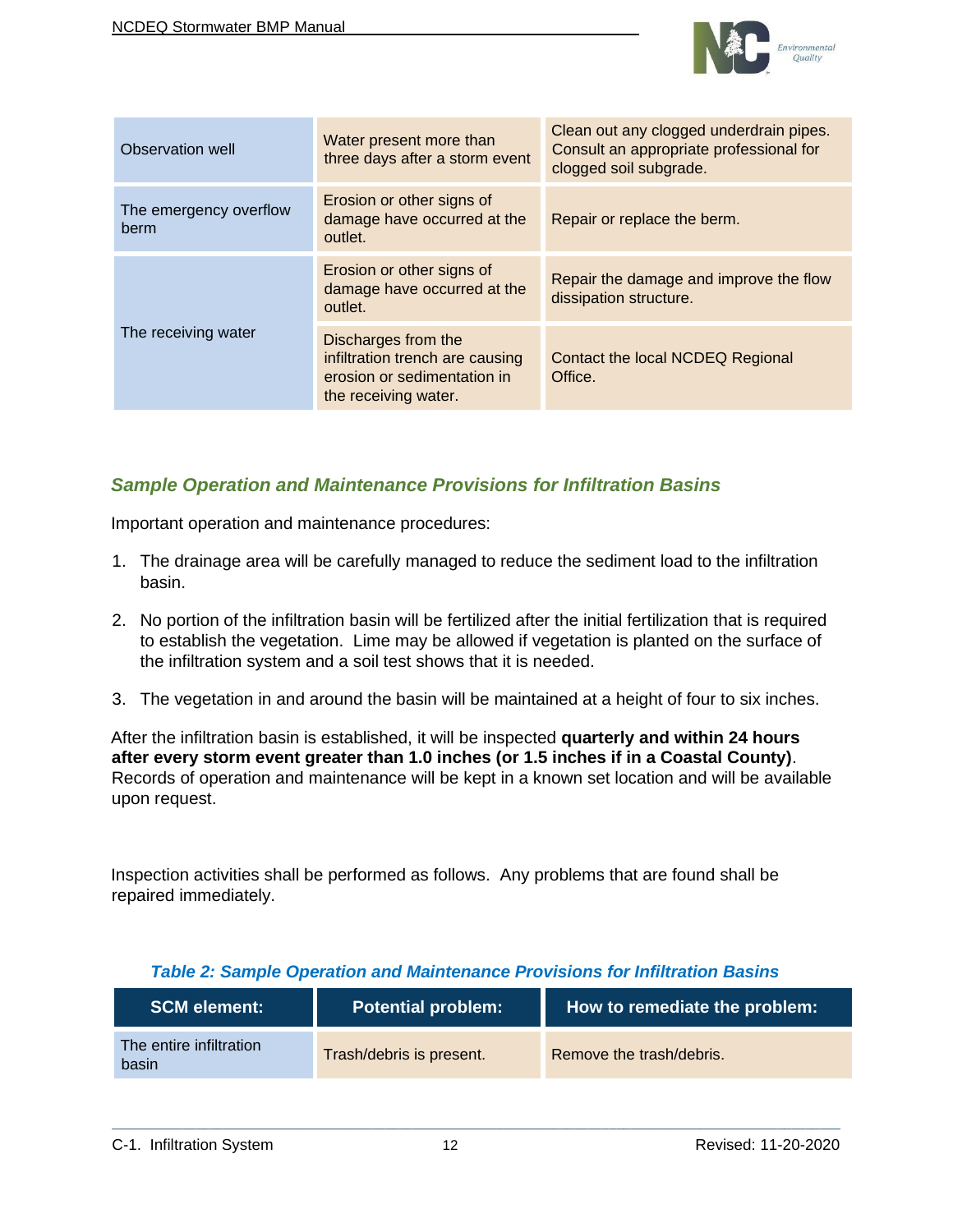

|                                                      | Areas of bare soil and/or<br>erosive gullies have formed.               | Regrade the soil if necessary to remove<br>the gully, plant ground cover and water<br>until established. Provide lime and a<br>one-time fertilizer application                                   |
|------------------------------------------------------|-------------------------------------------------------------------------|--------------------------------------------------------------------------------------------------------------------------------------------------------------------------------------------------|
| The grass filter strip or<br>other pretreatment area | Sediment has accumulated to<br>a depth greater than three<br>inches.    | Search for the source of the sediment<br>and remedy the problem if possible.<br>Remove the sediment and dispose of it<br>in a location where it will not cause<br>impacts to streams or the SCM. |
| The flow diversion<br>structure (if applicable)      | The structure is clogged.                                               | Unclog the conveyance and dispose of<br>any sediment in a location where it will<br>not cause impacts to streams or the<br>SCM.                                                                  |
|                                                      | The structure is damaged.                                               | Make any necessary repairs or replace if<br>damage is too much for repair.                                                                                                                       |
|                                                      | The inlet pipe is clogged (if<br>applicable)                            | Unclog the pipe and dispose of any<br>sediment in a location where it will not<br>cause impacts to streams or the SCM.                                                                           |
|                                                      | The inlet pipe is cracked or<br>otherwise damaged (if<br>applicable).   | Repair or replace the pipe.                                                                                                                                                                      |
| The inlet device                                     | Erosion is occurring in the<br>swale (if applicable).                   | Regrade the swale if necessary and<br>provide erosion control devices such as<br>reinforced turf matting or riprap to avoid<br>future erosion problems.                                          |
|                                                      | Stone verge is clogged or<br>covered in sediment (if<br>applicable).    | Remove sediment and clogged stone<br>and replace with clean stone.                                                                                                                               |
|                                                      | More than four inches of<br>sediment has accumulated.                   | Search for the source of the sediment<br>and remedy the problem if possible.<br>Remove the sediment and dispose of it<br>in a location where it will not cause<br>impacts to streams or the SCM. |
| The basin                                            | Erosion of the basin surface<br>has occurred or riprap is<br>displaced. | Provide additional erosion protection<br>such as reinforced turf matting or riprap<br>if needed to prevent future erosion<br>problems.                                                           |
|                                                      | Water is standing more than<br>three days after a storm<br>event.       | Replace the top few inches of soil to see<br>if this corrects the standing water<br>problem. If not, consult an appropriate<br>professional for a more extensive repair.                         |
| The embankment                                       | Shrubs or trees are growing<br>on the embankment.                       | Remove trees and shrubs immediately.                                                                                                                                                             |